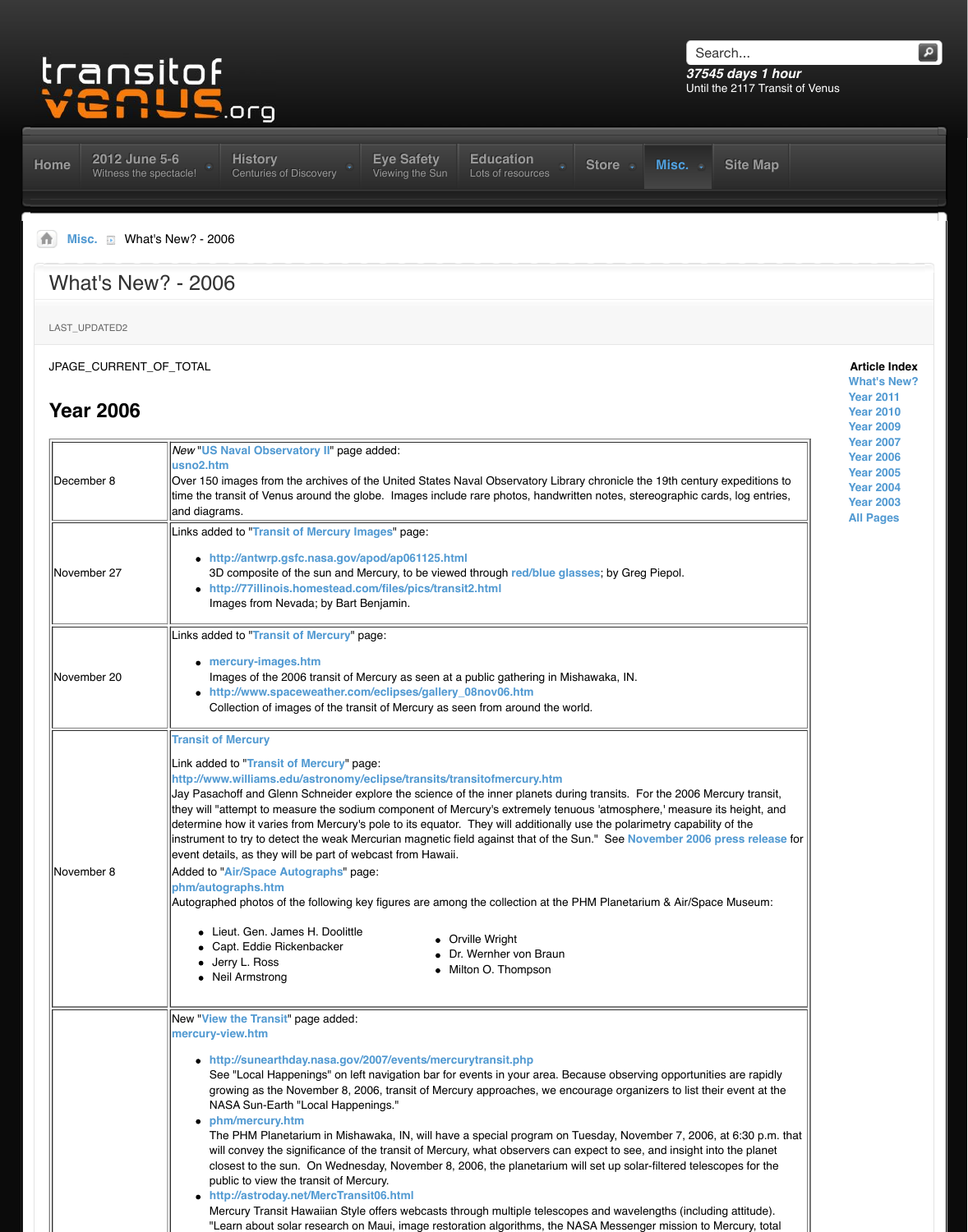| October 30   | • http://nasadln.nmsu.edu/dln/content/catalog/details/?cid=546<br>NASA coverage of the transit of Mercury features a live webcast, a panel<br>lesson plans. Targets students and informal educators for grades 5-8; from<br>http://www.exploratorium.edu/transit/<br>$\bullet$<br>The Exploratorium will provides a live webcast of the transit of Mercury fro<br>Mercury passing between earth and sun during Mercury's orbits around th<br>mercury-eckstein.htm<br>Auction item: Eckstein's painting of "The Transit of Mercury, on the 7th of                                        |
|--------------|-----------------------------------------------------------------------------------------------------------------------------------------------------------------------------------------------------------------------------------------------------------------------------------------------------------------------------------------------------------------------------------------------------------------------------------------------------------------------------------------------------------------------------------------------------------------------------------------|
| October 20   | Link added to "Transit of Mercury" page:<br>http://www.adlerplanetarium.org/special/index.shtml<br>The Adler Planetarium in Chicago will be hosting a special Transit of Mercury obs<br>featuring telescope observing and live webcasts of the transit from other locations                                                                                                                                                                                                                                                                                                             |
| October 18   | Images added to "Transit of Mercury" page:<br>mercury.htm<br>• mercury1878cover.jpg<br>Reports on Telescopic Observations of the Transit of Mercury, May 5-6, 18<br>Hall, William Harkness, J.R. Eastman, Edward S. Holden, and Dr. Henry I<br>• mercury-1878fig2.jpg<br>The moment of true contact occurs when the undulaation of true sunlight<br>• mercury-draper_obs.jpg<br>Arrangement of the instruments and telescope at Dr. Henry Draper's Obse<br>• mercury-irradiation.jpg<br>The <b>black drop effect</b> is attributed to "a very variable amount of irradiatio<br>caveats. |
| October 16   | Link added to "Transit of Mercury" page:<br>www.thechildrensmuseumct.org<br>The Children's Museum of West Hartford, CT, will offer telescope viewing, a live w<br>on Mercury and transits, and children's crafts.                                                                                                                                                                                                                                                                                                                                                                       |
| October 11   | Item added to "Transit of Mercury" page:<br>mercury.htm<br>The PHM Planetarium in Mishawaka, IN, will have solar-filtered telescopes availa<br>2006, transit of Mercury.                                                                                                                                                                                                                                                                                                                                                                                                                |
| September 30 | Link added to "Transit of Mercury" page:<br>http://home.hetnet.nl/~smvanroode/mercury.html<br>Find out if you will be able to see Mercury during the November 8, 2006, transit; d<br>your latitude and longitude. From Steven van Roode.                                                                                                                                                                                                                                                                                                                                                |
| September 29 | Image added to "Transit of Mercury" page:<br>doppel-mercury.jpg<br>In 1742, Johann Doppelmayer features transits of Mercury and Venus in Atlas Co<br>associated with the inferior planets (Plate 7). Doppelmayer illustrates the path of<br>November 6, 1720, transit of Mercury.                                                                                                                                                                                                                                                                                                       |
| September 19 | New "Transit of Mercury" page added:<br>mercury.htm<br>A transit of Mercury will be visible around much of the world on November 8, 2004                                                                                                                                                                                                                                                                                                                                                                                                                                                |